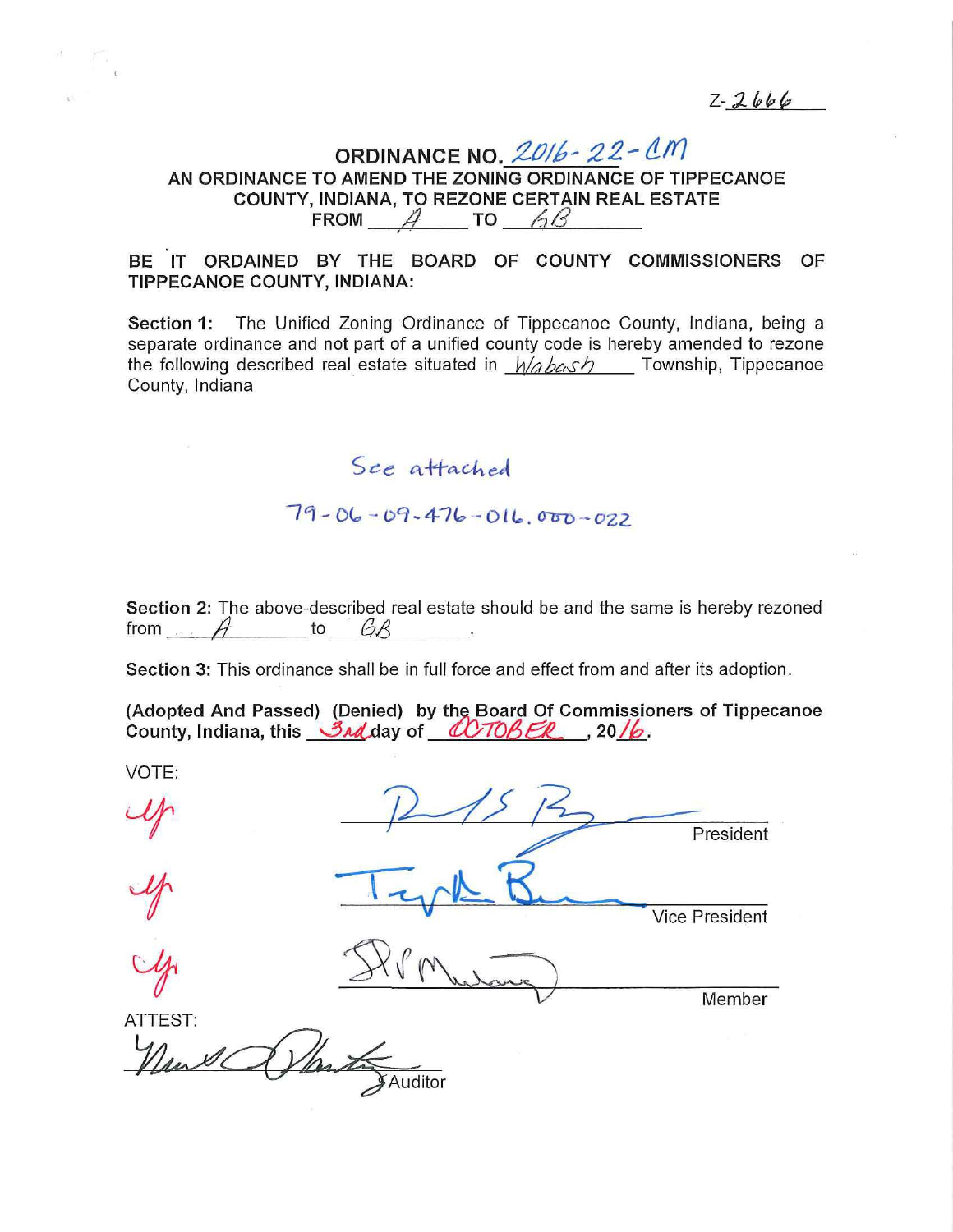Part of the East half of the southeast quarter of section nine (9) in Township Twenty-three (23) North, Range Five (5) West, described as follows, to-wit:

Beginning at the southeast corner of the southeast quarter of said Section, Township and Range, aforesaid, then running north on the eastern line of said section a distance of two hundred seventeen {217) feet to the point of beginning of said tract; thence north one hundred fourteen {114) feet; thence west parallel to the south section line one hundred ninety-one {191) feet; thence south one hundred fourteen {114) feet parallel to the eastern section line; thence west one hundred ninety-one (191) feet to the point of beginning containing 0.42 acres more or less.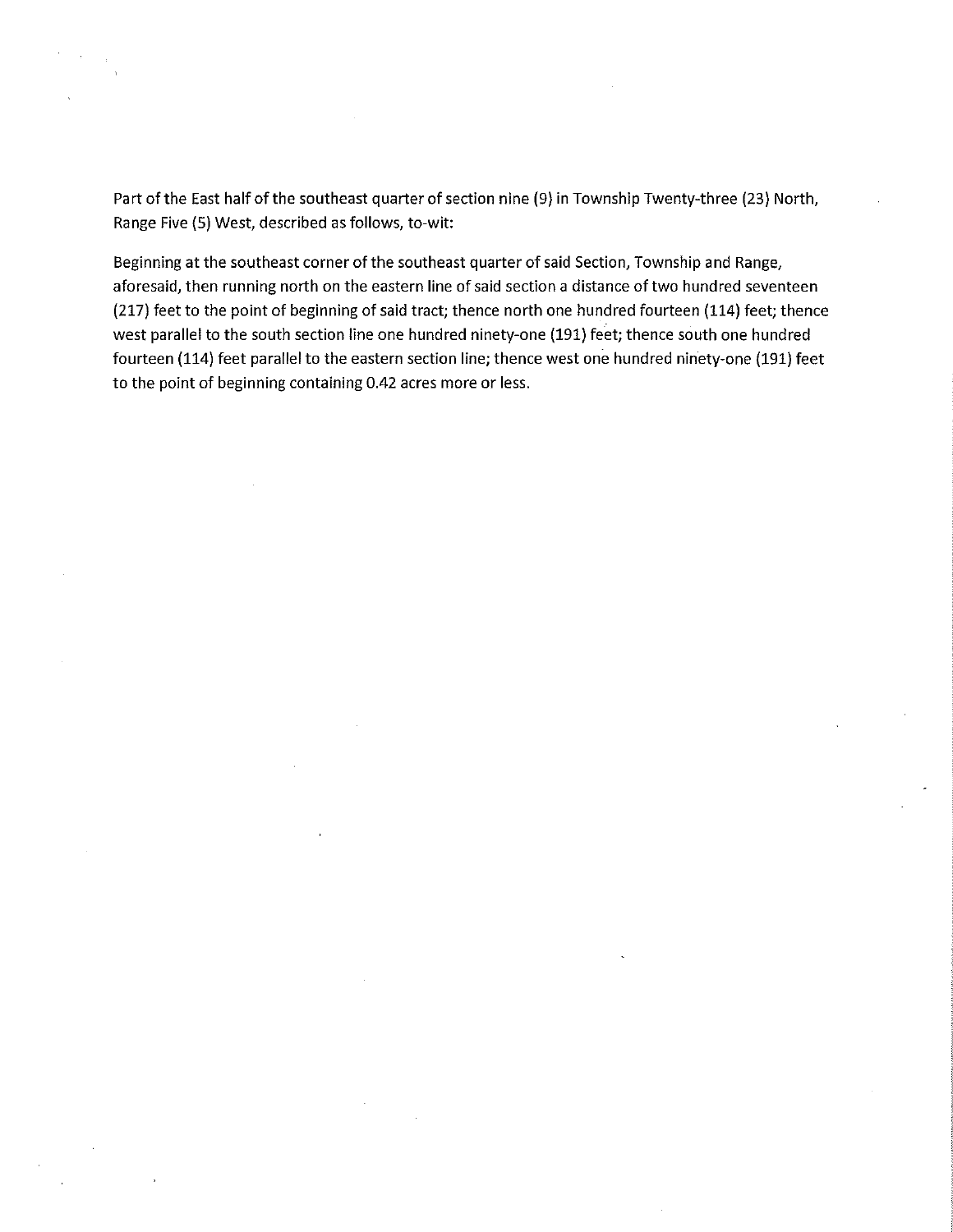$A_{rea}$   $D_{tan}$   $C_{ommission}$ 

of TIPPECANOE COUNTY

20 NORTH 3RD STREET LAFAYETTE, INDIANA 47901-1209

(765) 423-9242 (765) 423-9154 [FAX] www.tippecanoe.in.gov/apc

SALLIE DELL FAHEY EXECUTIVE DIRECTOR

September 22, 2016 Ref. No.: 16-225

Tippecanoe County Commissioners 20 North 3<sup>rd</sup> Street Lafayette, IN 47901

#### **CERTIFICATION**

RE: . **Z-2666--MARIA !SABEL TRUJILLO VARELA (A to GB):**  Petitioner is requesting rezoning of 0.42 acres located on the west side of CR 400 W, just north of the Lindberg intersection, Wabash 9 (SE) 23-5.

Dear Commissioners:

As Secretary to the Area Plan Commission of Tippecanoe County, I do hereby certify that at a public hearing held on September 21, 2016 the Area Plan Commission of Tippecanoe County voted 14 yes - 0 no on the motion to rezone the subject real estate from A to GB. Therefore, the Area Plan Commission of Tippecanoe County recommends to the Tippecanoe County Commissioners that the proposed rezoning ordinance be APPROVED for the property described in the attachment.

Public Notice has been given that this petition will be heard before the Tippecanoe County Commissioners at their October 3, 2016 regular meeting. Petitioner or her representative must appear to present her case.

Sincerely. rey,<br>Tadii Dul Fody

Sallie Dell Fahey Executive Director

SDF/lmu

Enclosures: Staff Report & Ordinances

cc: Mike Wolf, Tippecanoe County Building Commissioner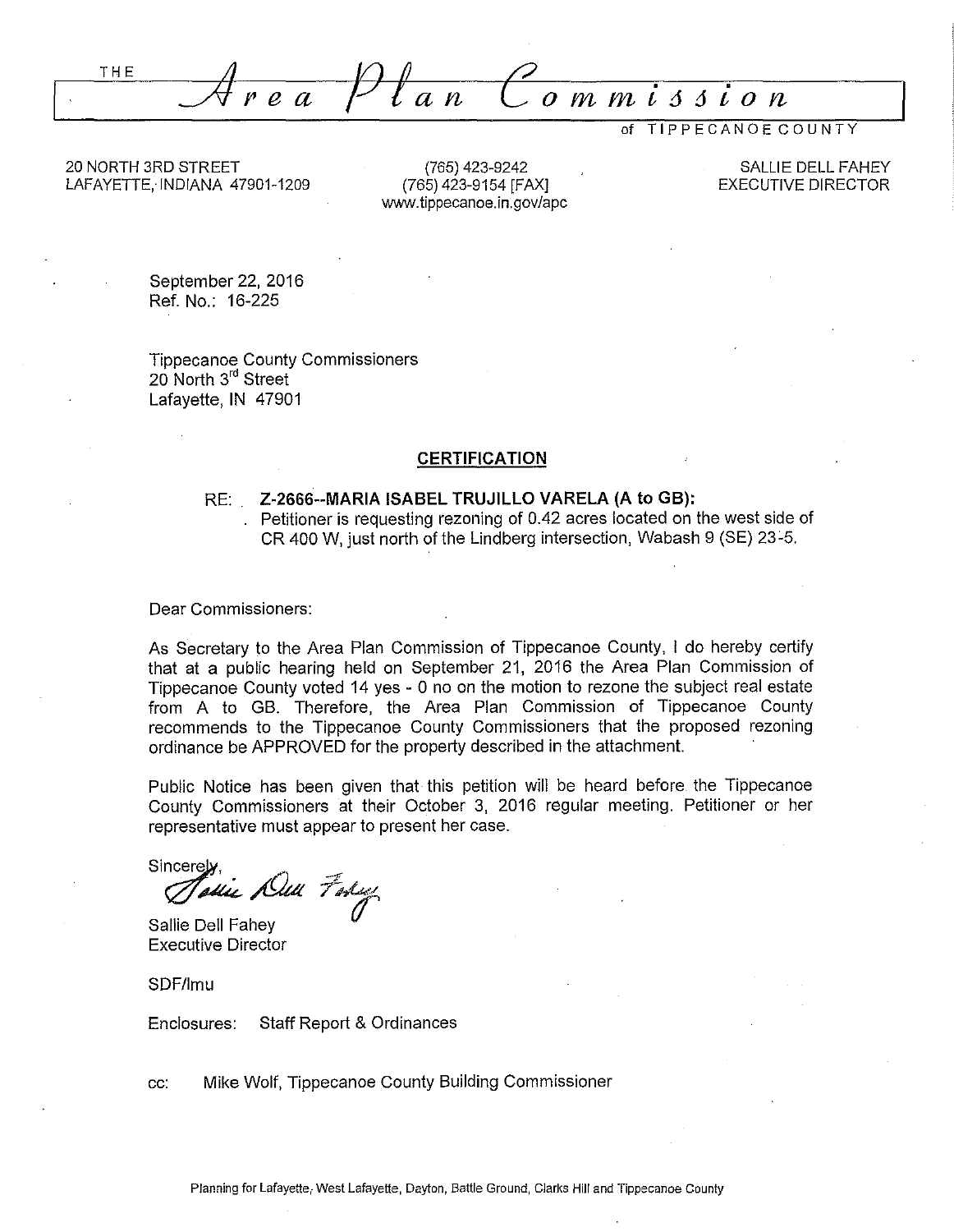### Z-2666 MARIA !SABEL TRUJILLO VARELA (A to GB)

## STAFF REPORT September 15, 2016

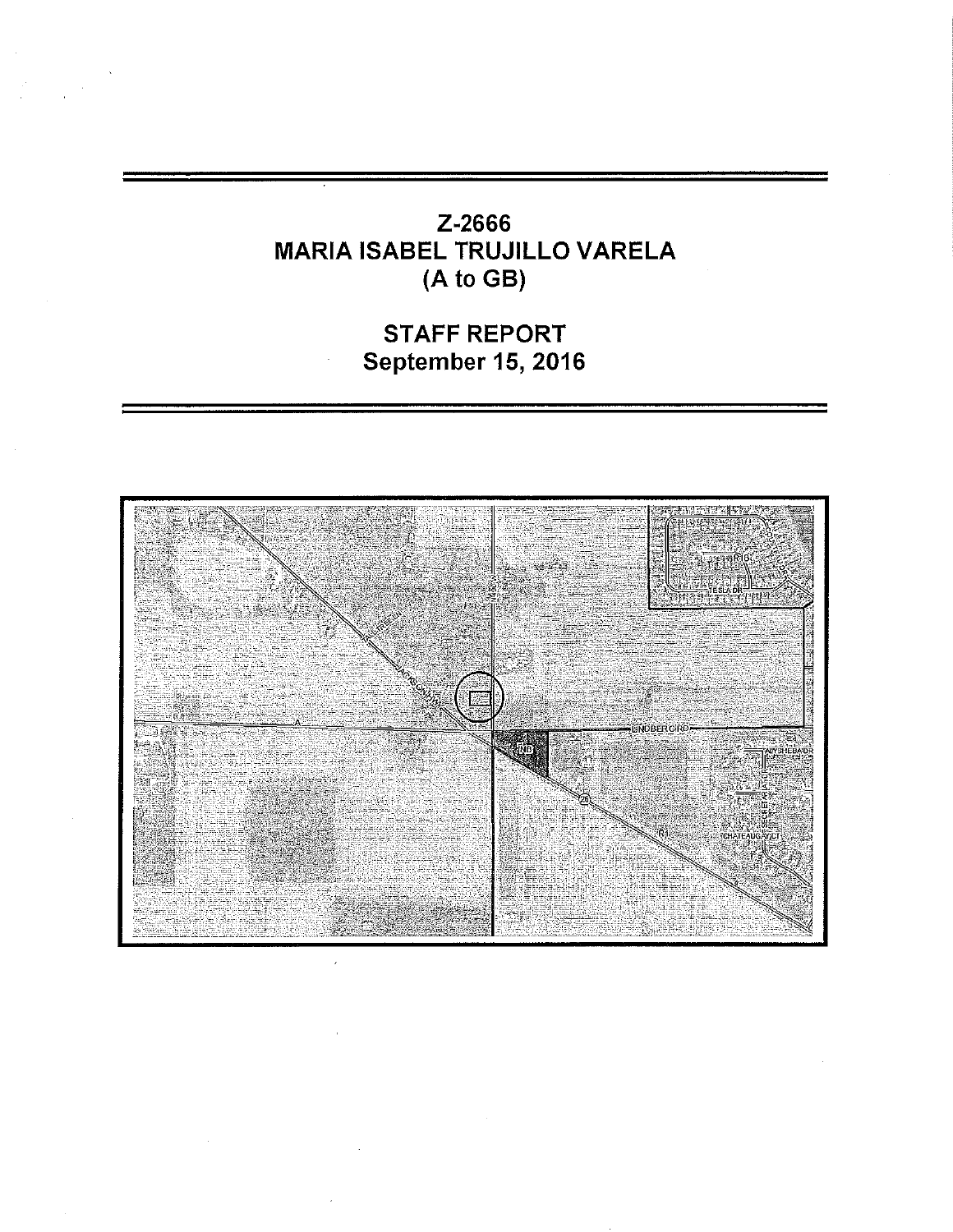### **Z-2666 MARIA ISABEL TRUJILLO VARELA A to GB**

**Staff Report September 15, 2016** 

#### **REQUEST MADE, PROPOSED USE, LOCATION:**

Petitioner, who is also the owner, is requesting a rezone from Agricultural to General Business to allow an auto repair operation adjacent to their home. Petitioner's family owns an automobile sales lot in town; the site in question is used to repair their own vehicles and on occasion vehicles that belong to others (SIC 753). It is the repair of others vehicles that compels this request. The .42 acre site is located on the west side of CR 400 West just north of its intersection with Lindberg Road, Wabash 9(SE) 23-5.

#### **ZONING HISTORY AND AREA ZONING PATTERNS:**

This parcel and all surrounding land is zoned A, Agricultural. The only other zoning district nearby is NB which is located to the south between Lindberg and SR 26. This property was rezoned in two petitions in 1970 and 1978 by the County Commissioners  $(Z-377$  and 881).

#### **AREA LAND USE PATTERNS:**

The site in question contains a detached garage. Petitioner's home is adjacent to the south and not part of this request. Other single-family homes can be found to the northeast, north, west, south and southeast. Land directly east across CR 400 W is farmed.

#### **TRAFFIC AND TRANSPORTATION:**

The property has frontage and its access on CR 400 West which is classified as a rural local road. Traffic counts taken in 2014 indicate that 1,478 vehicles travel this road daily.

#### **ENVIRONMENTAL AND UTILITY CONSIDERATIONS:**

According to the County Health Department, sanitary sewer and water is not available to the site. The Health Department has no information regarding a septic system for this property.

If this property is rezoned, a type 'B' bufferyard would be required where the property abuts Agricultural zoning.

#### **STAFF COMMENTS:**

Petitioner and her husband own and operate a car sales operation in Lafayette. Typically repair of the vehicles occurs at the car lot, but petitioners would like the option